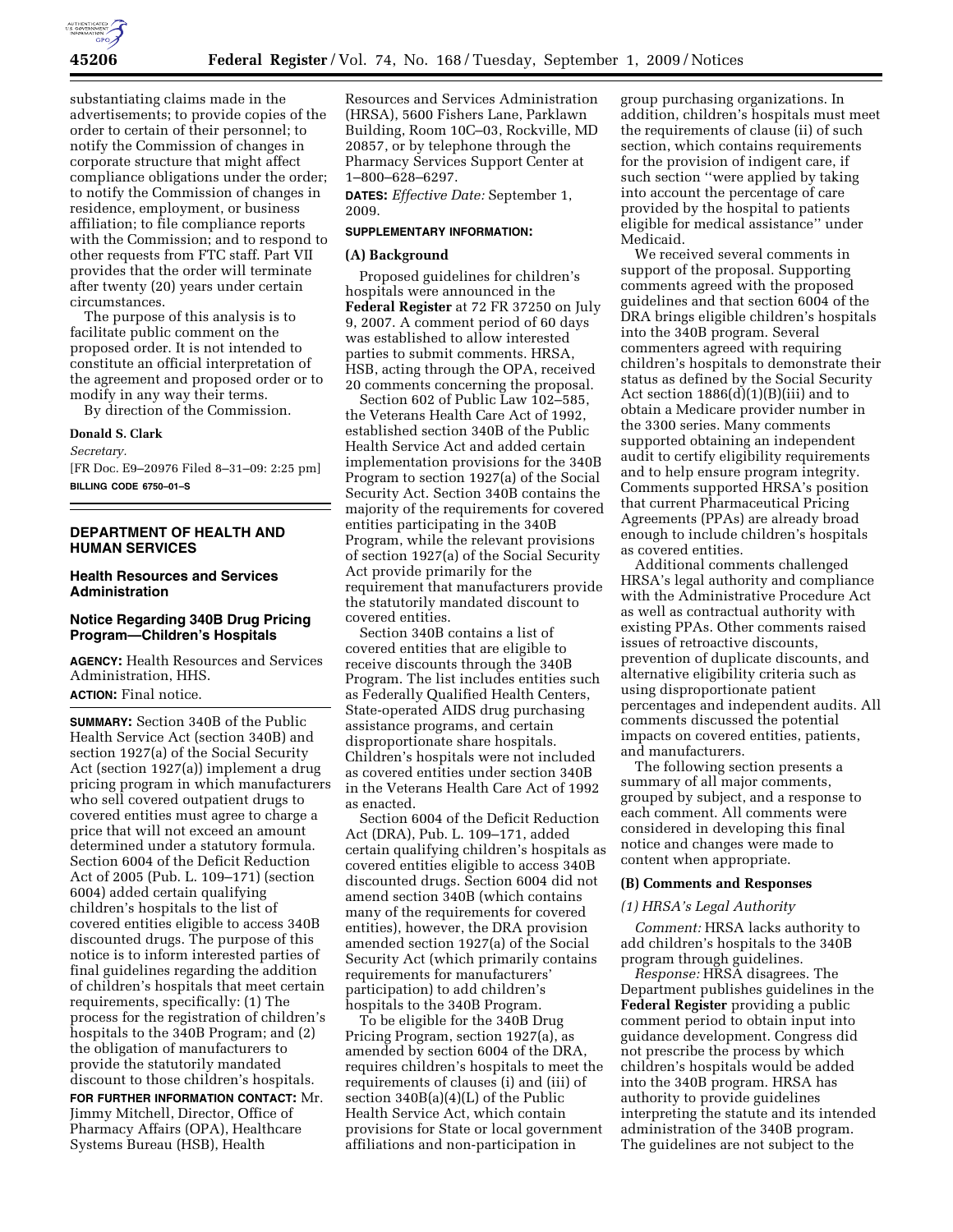Administrative Procedure Act's notice and comment requirements; however, the Department chose to solicit and respond to public comments. These guidelines help to fulfill the Secretary's obligation to provide for the operation of the program under section 340B.

*Comment:* It is unclear that Congress has authorized the Secretary to enter into PPAs that include children's hospitals. Contractual obligations of the PPA are directly tied to section 340B, which has not been amended to include children's hospitals as covered entities.

*Response:* HRSA acknowledges that section 6004 of the DRA did not amend section 340B to include children's hospitals as covered entities. However, Congress did add children's hospitals to the 340B program by amending section 1927(a) of the Social Security Act which requires that manufacturers provide the statutorily mandated discount to covered entities. Congress specifically defined the term covered entity as including certain qualifying children's hospitals. Considering the statutory scheme as a whole, it is clear that the Secretary has been authorized to include children's hospitals within the program.

*Comment:* Since the appropriate legislative changes were not made, it is out of the scope of authority of the Secretary and HRSA to read the current PPA as including children's hospitals.

*Response:* The existing PPAs do not need to be amended to include children's hospitals. The PPAs require manufacturers to extend 340B pricing to all covered entities listed by HRSA in its database. The PPA also requires that it be interpreted in a manner that best effectuates the underlying statutory scheme. As previously discussed, including children's hospitals as covered entities for purposes of the PPA best effectuates the statutory scheme and therefore children's hospitals are covered entities for purposes of the PPA.

#### *(2) Certification of Eligibility*

*Comment:* Clarify the Social Security Act definition of children's hospitals to mean that in any fiscal year or calendar year, no less than 80 percent of patient days involve patients under 18 years of age.

*Response:* We disagree with a suggestion that HRSA utilize an 80 percent figure. It is unclear on what basis such a figure would be determined. The statute indicates that section 1886(d)(1)(B)(iii) of the Social Security Act defines the term children's hospital for purposes of 340B eligibility. This section defines a children's hospital as ''a hospital whose inpatients

are predominantly individuals under 18 years of age.'' In using the statutory definition, HRSA has taken into account the CMS interpretation of this provision and the context of the 340B Drug Pricing Program.

*Comment:* The guidelines should require participating children's hospitals to demonstrate that the entity is a children's hospital as defined by the Social Security Act and obtain a Medicare provider number in the 3300 series identifying it as a children's hospital.

*Response:* We agree. The statute defines ''children's hospitals'' by reference to section 1886(d)(1)(B)(iii) of the Social Security Act. CMS has reserved the 3300 series of Medicare Provider Numbers for children's hospitals that meet the statutory definition. The guidelines have been changed accordingly to make this clearer.

*Comment:* Clarify how the disproportionate share adjustment percentage eligibility criteria can be applied to children's hospitals since children's hospitals do not receive Medicare disproportionate share hospital (DSH) payment adjustments. Children's hospitals should be permitted to rely on its disproportionate patient percentage (DPP) as defined by CMS for purposes of Medicaid. The DPP formula demonstrating a percentage of greater than 27.32 percent is just as reliable as the required greater than 11.75 percent disproportionate share adjustment percentage.

*Response:* HRSA agrees with the comment that children's hospitals that do not receive Medicare DSH payment adjustments may have difficulty in showing their disproportionate share adjustment percentage. As an alternative, children's hospitals can show compliance with this requirement if they provide independent verification that if the disproportionate share adjustment percentage were calculated, it would be greater than 11.75 percent. Under current law, one method for reaching such a conclusion would be to have a DPP greater than a threshold amount that equates to a disproportionate share adjustment percentage greater than 11.75 percent. DPP for this purpose is defined at 42 CFR 412.106 and is used in the current applicable statutory formula to calculate the disproportionate share adjustment percentage for DSHs.

*Comment:* Many children's hospitals do not file any or full Medicare cost reports. If no cost report exists, children's hospitals should be permitted to rely on their own independent auditors to confirm their DPP.

*Response:* If a children's hospital does not file a Medicare cost report, HRSA agrees that children's hospitals can confirm eligibility through the findings of an independent auditor and certification by the covered entity as to the appropriate value of the hospital's disproportionate share adjustment percentage, as based upon the DPP.

*Comment:* In addition to requiring verification from independent auditors from children's hospitals that the entity meets 340B eligibility requirements, a comment was made to require this verification to OPA annually because the data used in the calculation to meet the requirements of section  $340B(a)(4)(L)(ii)$  are subject to change.

*Response:* HRSA agrees that there is a need for ongoing verification as to whether this eligibility requirement continues to be met over time. After enrollment, children's hospitals, as do all covered entities, have an ongoing responsibility to immediately notify the OPA in the event of any change in eligibility for the 340B Drug Pricing Program. No less than on an annual basis, children's hospitals will need to demonstrate that the children's hospital continues to have the required disproportionate share adjustment percentage or DPP. The OPA will provide additional guidance as it develops its plans to annually certify covered entities. To the extent that the OPA is able to obtain periodic documentation of data similar to that provided by CMS with respect to DSHs, it may notify the covered entity that information need not be provided.

#### *(3) Eligibility for Rebates Back to February 8, 2006*

*Comment:* The eligibility criteria for receiving retroactive discounts are overwhelming and confusing to both manufacturers and covered entities. HRSA should remove the ability to receive retroactive discounts from the final rule or, at a minimum, clearly define these criteria.

*Response:* Although the statute can be complex, we disagree that it is overwhelming or that unilaterally disallowing any ''retroactive'' discounts is appropriate. The parties are in the best position to understand and resolve claims over these issues. In this guidance, HRSA believes it has provided an appropriate level of detail as to its view on how covered entities can qualify for rebates on purchase back to February 8, 2006, the date of enactment of the DRA.

*Comment:* HRSA should post on its on-line database the date when a children's hospital satisfied the 340B eligibility criteria for manufacturers to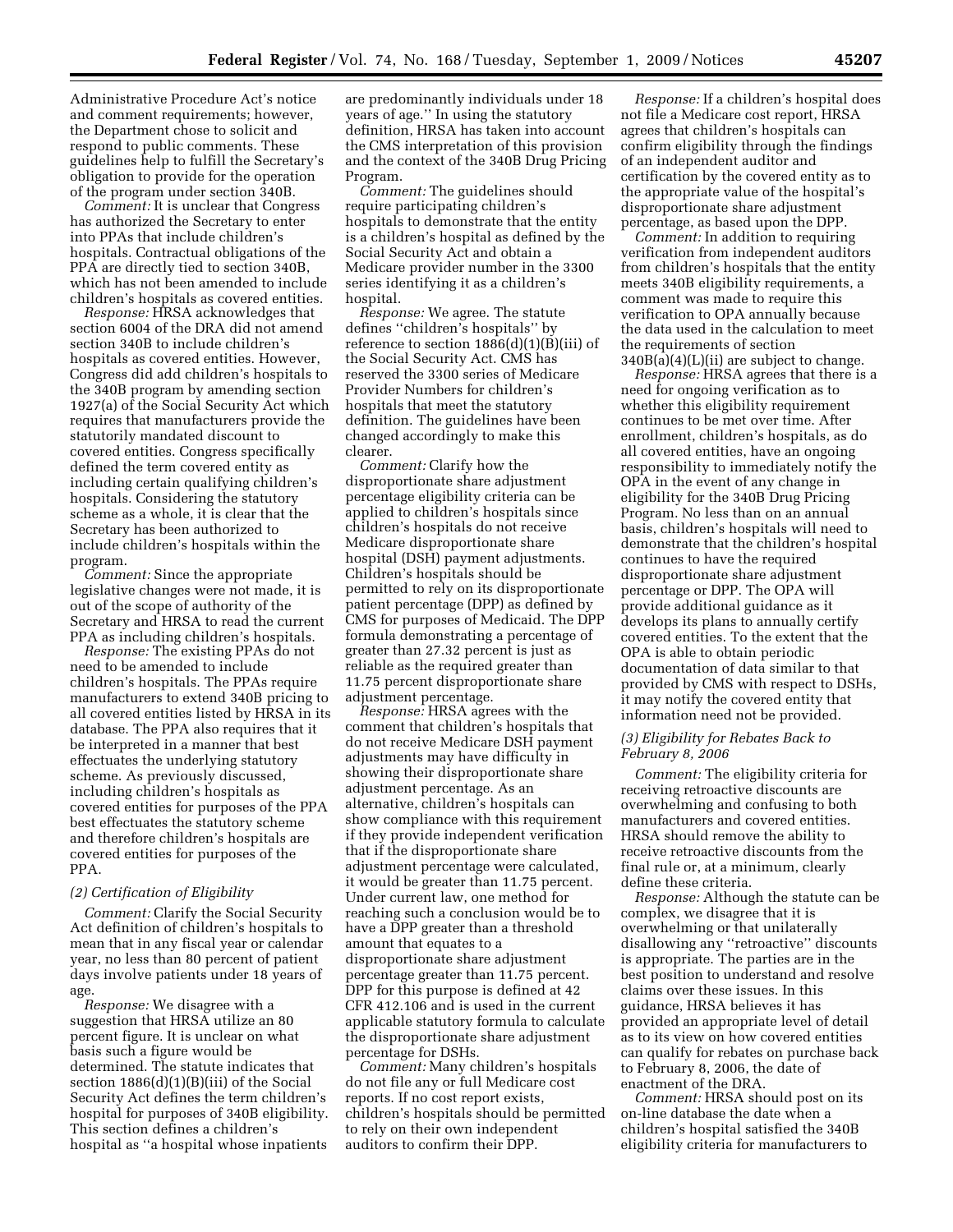verify if and when the children's hospital was entitled to receive retroactive discounts.

*Response:* HRSA does not currently plan to provide the eligibility date on its Web site for purposes of retroactive rebates. HRSA intends to follow the current practice of listing the date of eligibility for direct purchase under the 340B Drug Pricing Program as is consistent with the purpose of that database. The addition of retroactivity dates would be outside the established purpose of the database and lead to potential confusion. If a covered entity and manufacturer are unable to agree on the date that the covered entity complied with program requirements or otherwise disagree, HRSA believes that it is most appropriate to follow its published dispute procedures that require the parties to resolve any disputes in good faith. HRSA's first priority is to have eligible children's hospitals register for the 340B Drug Pricing Program. HRSA has concluded that this approach is the most efficient and that HRSA will assist parties to resolve disputes through the published dispute resolution process to the extent resources permit.

*Comment:* HRSA should clarify ''appropriate'' documentation to demonstrate that drugs did not generate Medicaid rebates.

*Response:* This is a fact-specific inquiry that may vary from case to case and State to State. The children's hospital should demonstrate that the covered outpatient drugs for which it seeks retroactive discounts were not subject to Medicaid rebates because they were not billed to Medicaid or it can otherwise show the State did not seek a rebate on the drugs for which a retroactive claim is sought.

*Comment:* Children's hospitals lack access to Medicaid drug rebate invoices/ claims data needed to establish the requirement that covered outpatient drugs did not generate Medicaid rebates during retroactive periods.

*Response:* HRSA believes it appropriate to require that children's hospitals seeking refunds provide sufficient factual evidence to demonstrate compliance with statutory requirements. Children's hospitals seeking retroactive discounts should have access to records of which drugs were billed to Medicaid and which drugs were not billed to Medicaid. HRSA suggests that children's hospitals consider contacting State Medicaid agencies for supporting documentation as is appropriate.

*Comment:* HRSA should coordinate with CMS to provide guidance regarding monthly Average Manufacturer Price

(AMP) and quarterly Average Sales Price (ASP) calculations already submitted, if retroactive discounts are given.

*Response:* HRSA will do what it reasonably can to assist in the process; however, the issue of resolving whether retroactive discounts are appropriate should be resolved to the full extent possible by the covered entities and manufacturers. Manufacturers will need to consult with CMS with respect to the separate issue on how to handle calculations reported to CMS.

*Comment:* Children's hospitals should not be penalized for use of Group Purchasing Organizations (GPOs) during the long interval that has elapsed since enactment of section 6004. Initially, HRSA allowed DSHs to use GPOs and to receive 340B retroactive discounts as long as discounts were not for drugs obtained through the GPO. Similarly, children's hospitals should be eligible to receive retroactive discounts for covered outpatient drugs that were not purchased through a GPO.

*Response:* HRSA disagrees and finds the proposed treatment of retroactive rebates to be inconsistent with the applicable standards for DSHs. The statute makes clear that children's hospitals must meet the same criteria applicable to DSHs. In 1994, final guidance was published on the GPO exclusion that expressly provides that any participation in a GPO or other group purchasing arrangement for covered outpatient drugs by a DSH results in loss of eligibility as a covered entity. HRSA believes that under the statute and under current guidance it should exclude from eligibility for retroactive rebates any purchases while the children's hospital purchased covered outpatient drugs through a GPO or other purchasing arrangement.

The guideline for retroactive rebates published in 1994 (59 FR 25110) was consistent with the GPO exclusion guideline in place for the period of retroactivity. Likewise, this guideline for retroactive rebates is consistent with the GPO exclusion guideline in place for the period of retroactivity.

*Comment:* Retroactive discounts should only apply to children's hospitals that comply with statutory prohibition against use of a GPO. Furthermore, a comment was received stating that children's hospital should not be able to request retroactive rebates on a covered outpatient drug that was not purchased under a GPO contract if the entity used a GPO contract for other covered outpatient drugs during that same time period.

*Response:* HRSA agrees and has changed the guidelines to make this issue clear.

*Comment:* HRSA should be required to establish a process to document the eligibility and compliance of these new entities for any time period of eligibility, including retroactive periods. HRSA should create an audit or certification process to determine the actual date that the facility met all requirements. Manufacturers should be allowed to audit the processes and documentation before they are obligated to provide the retroactive discounts.

*Response:* HRSA believes that the process outlined in the guidelines provides enough safeguards to ensure program integrity. To the extent that a manufacturer has a specific concern about a covered entity's status, the manufacturer should bring those concerns to HRSA's attention. Manufacturers also have the option of bringing a dispute through the dispute resolution process as addressed in previous guidance (61 FR 65406). The issue of manufacturer audits has also been previously addressed in finalized guidance (61 FR 65406).

*Comment:* HRSA should shorten the proposed 120-day period allowed to submit requests for retroactive discounts to 30 days, similar to its **Federal Register** notice dated May 13, 1994, following the enactment of section 340B in 1992, where HRSA permitted eligible covered entities to request retroactive discounts within 30 days of publication of guidelines.

*Response:* While HRSA understands that after enactment of the 340B statute and the implementation of the initial guidances, there was only a 30-day retroactivity period, there are materially different circumstances between the situations in 1994 and today. HRSA must take into account the potential time necessary to obtain sufficient evidence to demonstrate eligibility (requirements which did not exist in 1994) as well as the delay between the time of application to the 340B Drug Pricing Program and listing in the Covered Entity Database at the beginning of the quarter. Upon further review, taking into account changes to this final guidance, HRSA has determined that in order to ensure that all eligible hospitals have reasonable time they should have three full calendar quarters after publication during which they must get registered and officially listed on the 340B Covered Entity Database. To be eligible a children's hospital must register and be listed on 340B Covered Entity Database within one year of publication of this notice. This amount of time will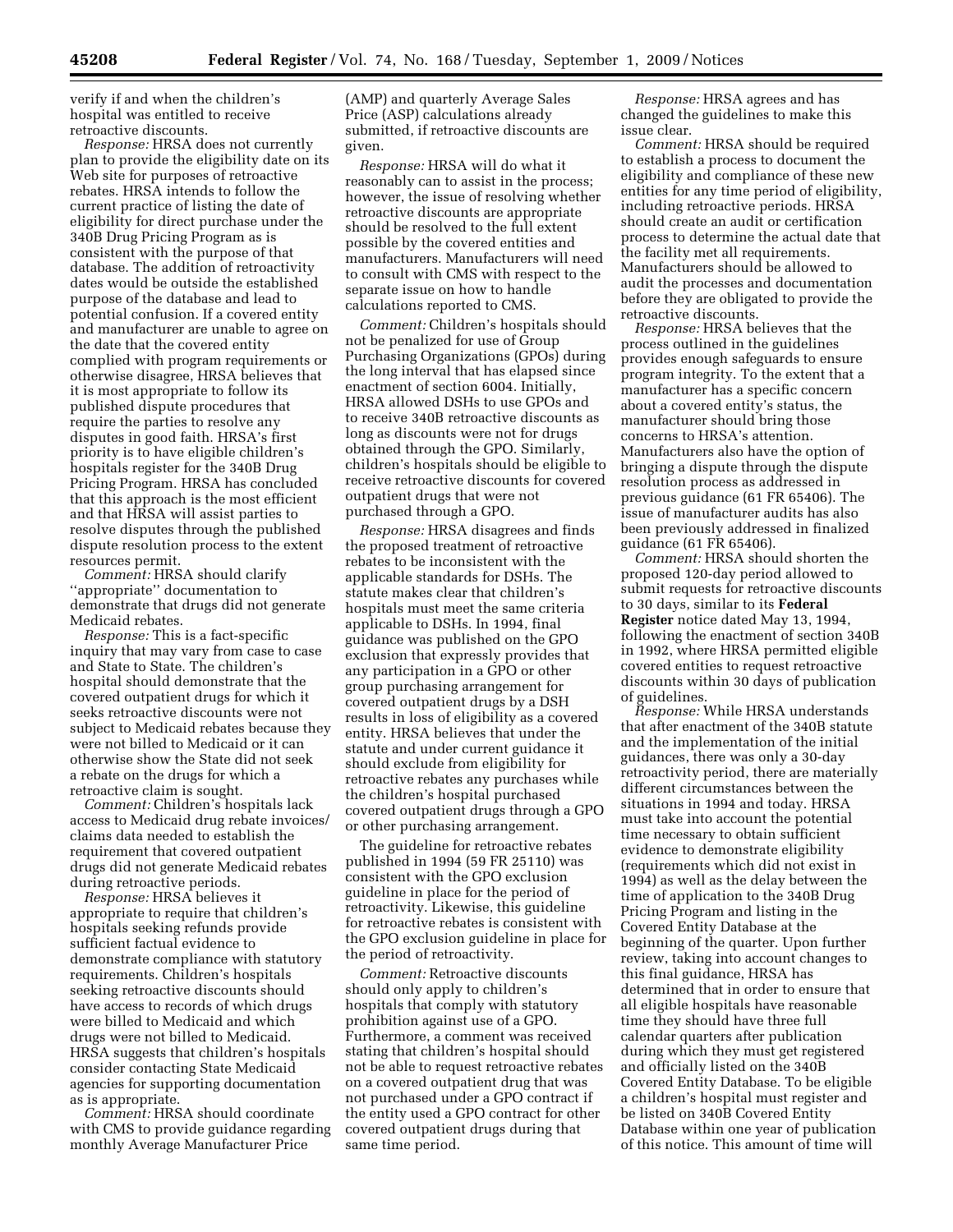ensure that all eligible children's hospitals will have reasonable time to obtain the necessary documentation, enroll, and be listed on the 340B Drug Pricing Program Database as eligible to purchase under 340B. Children's hospitals will need to abide by all applicable deadlines for registration and will only be added to the list at the time of standard quarterly updates. Once listed on the 340B Drug Pricing Program Database, a children's hospital will have 30 days to notify manufacturers in writing to preserve their claims.

# *(4) Eligibility of Off-site Facilities of Children's Hospitals*

*Comment:* HRSA did not address how off-site locations of children's hospitals may participate in 340B. The DSH requirement states that the off-site location be an ''integral'' part of the hospital and be reimbursable on the Medicare cost report. HRSA should be partially guided by Medicare providerbased standards to establish an alternative to the cost report for off-site facilities of children's hospitals to be eligible for 340B.

*Response:* To the extent possible, eligibility for off-site locations will be determined through the same method applied for DSHs in the 340B Program. Additional clarification on this issue has been provided in the final guidance.

# *(5) Hemophilia Treatment Centers*

*Comment:* Several commenters asked that HRSA require, as prerequisite, that children's hospitals agree to maintain Hemophilia Treatment Centers as independent purchasers under 340B.

*Response:* HRSA does not find that such a requirement is necessary to ensure against duplicate discounts or diversion, and does not find sufficient basis to issue such a requirement in this guidance.

### *(6) Miscellaneous Comments*

*Comment:* There should be a dispute resolution process if a manufacturer has reason to believe that HRSA's determination of eligibility period for a children's hospital is incorrect.

*Response:* HRSA is not initially making such a determination. HRSA does have guidance on its dispute resolution process.

*Comment:* HRSA should require explicitly that children's hospitals abide by program guidance relating to the patient definition.

*Response:* HRSA agrees and finds that the guidance as proposed already makes that explicit.

# **(C) Obligation of Manufacturers To Provide 340B Discounts to Children's Hospitals**

Section 1927(a)(5)(A) of the Social Security Act requires manufacturers to enter into agreements with the Secretary that meet the requirements of section 340B with respect to covered outpatient drugs purchased by a covered entity. Section  $1927(a)(5)(B)$ , as amended by section 6004, defines covered entities for purposes of section 1927(a)(5) as those covered entities listed in the Public Health Service Act and certain children's hospitals. As section 1927(a)(5)(A) requires manufacturers to enter into agreements ''with respect to covered outpatient drugs purchased by a covered entity,'' and covered entity is defined as including children's hospitals for purposes of section 1927, manufacturers are required to extend 340B pricing to eligible children's hospitals.

The PPAs between the Secretary and each manufacturer require manufacturers to provide 340B discounted covered outpatient drugs to covered entities. Given the clear congressional intent in section 6004 to expand the category of covered entities, the PPAs currently in place effectively require manufacturers to provide 340B discounts to children's hospitals without need for further amendment to currently existing PPAs.

# **(D) Process for Admission of Children's Hospitals to the 340B Program**

#### *(1) Children's Hospitals Participation*

Children's hospitals participation in the 340B Drug Pricing Program is voluntary. Consistent with the participation of other covered entities, once a children's hospital has elected to participate in the program, it must wait to enter or withdraw from the program until the next official update of the 340B covered entity database. Participating children's hospitals must comply with all program guidelines for covered entities until the date they are removed from the 340B covered entity database. The OPA will accept applications from children's hospitals for entry into the 340B Program as of the date of publication of the final notice of these guidelines. Hospitals that submitted documentation seeking recognition as a children's hospital eligible for the 340B Drug Pricing Program prior to the publication of the guidance should apply again in accordance with the procedures described in this guidance.

# *(2) Certification by Children's Hospitals Prior to 340B Drug Pricing Program Entry*

As with other covered entities, prior to entry into the 340B Drug Pricing Program, children's hospitals will be required to provide OPA with a certification regarding several different program requirements. As a threshold matter, a hospital wishing to qualify for the 340B Program as a children's hospital must demonstrate that the hospital is a ''children's hospital'' as defined by section 6004. Section 6004 requires that a hospital wishing to qualify as a children's hospital covered entity must satisfy the definition of ''children's hospital'' contained in section 1886(d)(1)(B)(iii) of the Social Security Act; and meet minimum requirements for the receipt of an additional payment under Medicare pursuant to section  $1886(d)(5)(F)(i)$  of the Social Security Act (if such clause were applied to the children's hospital while taking into account the percentage of care provided by the hospital to Medicaid patients).

(i) Certify That the Hospital Is a Children's Hospital as Defined by Statute

Given the reliance of section 6004 on Medicare payment provisions for the definition of ''children's hospital'' and the requirement that a children's hospital must demonstrate that they would meet the same requirements as a DSH, if they were eligible for DSH payments, a hospital will need to demonstrate that it has been assigned a Medicare provider number identifying the hospital as a ''children's hospital'' (*i.e.,* a hospital with a 3300 series Medicare provider number).

(ii) Certify That the Hospital Will Abide by All Requirements of Section 340B of the Public Health Service Act

Prior to entry into the 340B Program, a children's hospital must certify that it will abide by all the requirements of section 340B that all other covered entities abide by (*e.g.,* prohibition on resale of covered outpatient drugs; prohibition on duplicate discounts or rebates). While children's hospitals are not explicitly mentioned in section 340B, it is implicit in section 1927(a) of the Social Security Act that children's hospitals abide by the requirements of section 340B. Section 1927(a) provides that manufacturers must have entered into agreements with the Secretary that meet the requirements of section 340B and several of the provisions contained in these agreements concern covered entities' compliance with provisions of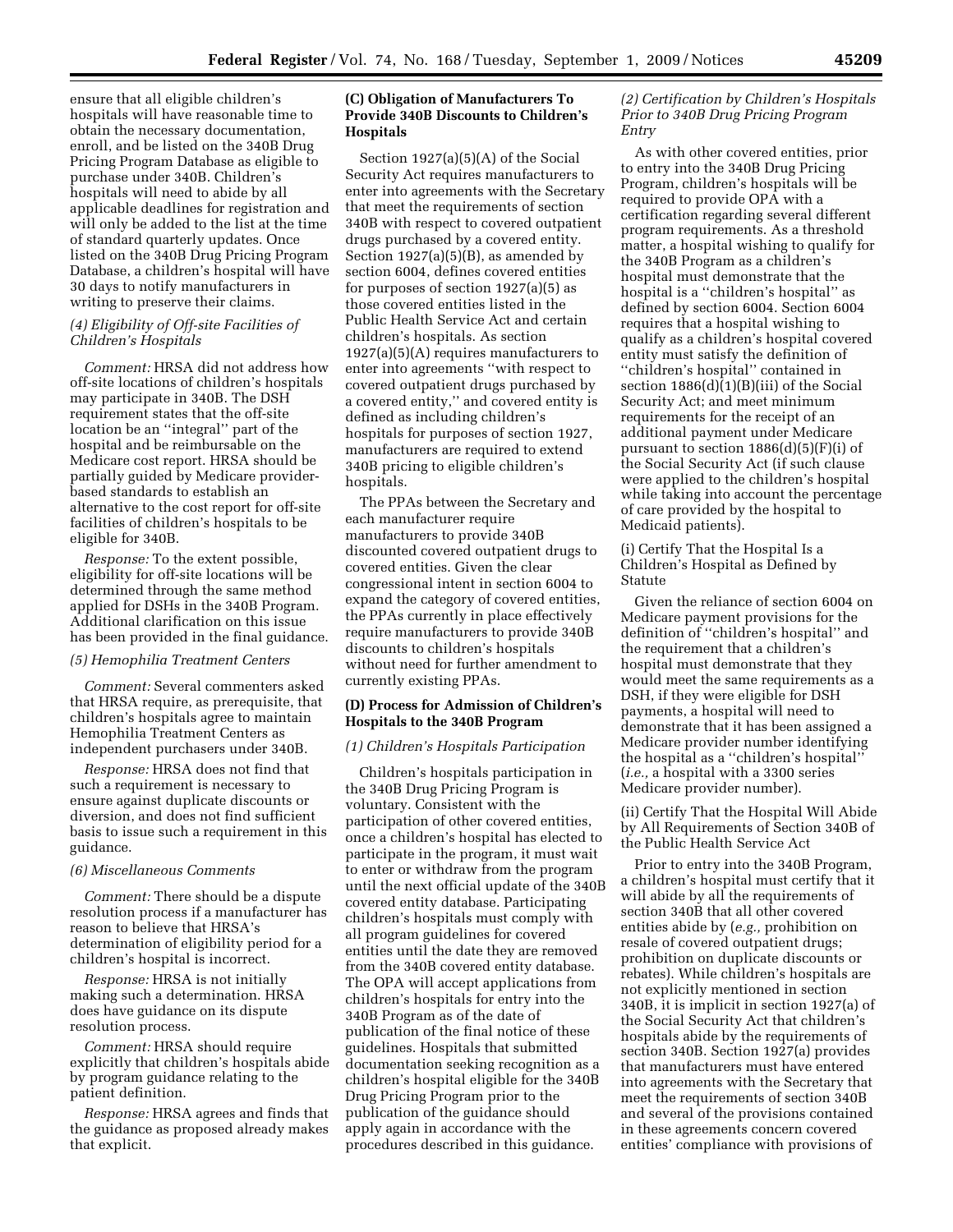section 340B. Furthermore, it is within the Secretary's authority under section 340B to create guidelines necessary for the implementation of the program. Unless children's hospitals are subject to all of the same rules as other covered entities, the inclusion of children's hospitals in the 340B Program would be difficult, if not impossible.

(iii) Certify Compliance With 340B(a)(4)(L) as Modified by Section 6004 of the DRA

Prior to entry into the 340B Program, a children's hospital must certify compliance (along with the date of compliance) with clauses (i), (ii), and (iii) of section  $340B(a)(4)(L)$  (in accordance with section 1927(a)(5)(B) of the Social Security Act) in the following manner:

(A) Meets the requirements of section 340B(a)(4)(L)(i).

To comply with the requirements of section  $340B(a)(4)(L)(i)$ , a children's hospital will have to certify (and include such supporting documentation as requested by OPA) that the hospital is (1) owned or operated by a unit of State or local government; (2) is a public or private non-profit corporation which is formally granted governmental powers by a unit of State or local government; or (3) is a private nonprofit hospital under contract with State or local government to provide health care services to low income individuals who are not eligible for Medicare or Medicaid.

(B) Meets the requirements of section 340B(a)(4)(L)(ii).

To comply with section  $340B(a)(4)(L)(ii)$ , as modified by section 6004, a children's hospital will have to certify (and include such supporting documentation as requested by OPA) that the children's hospital (1) is located in an urban area, has 100 or more beds, and can demonstrate that its net inpatient care revenues (excluding any of such revenues attributable to Medicare), during the cost reporting period in which the discharges occur, for indigent care from State and local government sources and Medicaid exceed 30 percent of its total of such net inpatient care revenues during the period; or (2) for the most recent cost reporting period that ended before the calendar quarter involved, had a disproportionate share adjustment percentage (as determined under section 1886(d)(5)(F) of the Social Security Act) greater than 11.75 percent.

Supporting documentation must include a signed statement by an appropriate official (*e.g.*, Chief Financial Officer) of the children's hospital that he/she is familiar with the requirements

under section  $340B(a)(4)(L)(ii)$ , has examined the documentation, and certifies that to the best of his/her knowledge that the children's hospital satisfies the requirements. In addition, the documentation must include: (1) An official document from the Department of Health and Human Services (HHS) or a HHS contractor that is authorized to make official determinations, showing that the children's hospital meets one or both criterion listed above; (2) if the organization files a Medicare cost report, the report filed does not contain a disproportionate share adjustment percentage, and the report includes sufficient information to calculate the disproportionate share adjustment percentage, include a copy of those pages of the filed Medicare cost report with the data necessary to calculate the disproportionate share adjustment percentage; or (3) if the organization does not file a Medicare cost report with sufficient information to calculate the disproportionate share adjustment percentage, a statement from a qualified independent auditor certifying that the auditor performed an audit on the records of the children's hospital, that the auditor is familiar with Federal rules and regulations relevant to its findings, and found that the hospital would meet one or both of the criterion in section 340B(a)(4)(L)(ii), as modified by section 6004 (described in the previous paragraph). The supporting documentation for (1), (2) or (3) should identify the basis for that conclusion including the actual percentage value upon which the determination is made (*e.g.*, disproportionate patient percentage defined at 42 CFR section 412.106), a concise description of any mathematical calculations, and the quarter for which the determination was made. The children's hospital should notify OPA if (1), (2) or (3) result in different conclusions as to eligibility of the children's hospital.

(C) Meets the requirements of section  $340B(a)(4)(L)(iii)$ .

To comply with section 340B(a)(4)(L)(iii), a children's hospital will have to certify that it will not participate in a group purchasing organization (GPO) or group purchasing arrangement for covered outpatient drugs as of the effective date of participation as listed in the 340B covered entity database.

# *(3) Inclusion of Children's Hospitals' Off-Site Outpatient Facilities*

Children's hospitals must meet the applicable requirements for DSHs as described in the guidance published in 59 FR 47884 (Sept. 19, 1994).

(i) Children's Hospitals That File Medicare Cost Reports With CMS

Children's hospitals that file Medicare cost reports will be required to utilize the same process to add outpatient facilities as DSHs (59 FR 47884). A children's hospital, eligible for the 340B Drug Pricing Program, must first request that the OPA include in its covered entity database the outpatient facilities that are included as reimbursable in its Medicare cost report. A list of these outpatient facilities along with Medicare and Medicaid billing status information must be included with the request. Second, an appropriate official (*e.g.,*  Chief Financial Officer) of the children's hospital must sign a statement that he/ she is familiar with CMS guidelines concerning Medicare certification of hospital components as one cost center, has examined the list of outpatient facilities, and certifies that the facilities are correctly included on the Medicare cost report of the children's hospital. When these outpatient facilities are added to the master list of eligible and participating covered entities, the offsite facilities will be able to access 340B Drug Program pricing. Outpatient facilities that are not included as reimbursable on the Medicare cost report or file independent Medicare cost reports will not be eligible for 340B pricing as part of the children's hospital.

(ii) Children's Hospitals That Do Not File Medicare Cost Reports With CMS

Children's hospitals that do not file a Medicare cost report with CMS must first request that the OPA include in its covered entity database the outpatient facilities that are integral parts of the hospital. A list of these outpatient facilities along with Medicaid billing status information must be included with the request. Second, an appropriate official (*e.g.,* Chief Financial Officer) of the children's hospital must sign a statement that he/she is familiar with CMS guidelines concerning Medicare certification of hospitals as a cost center, has examined the list of outpatient facilities, and certifies that each facility is an integral part of the children's hospital whose patients are considered patients of the children's hospital, according to the most current published guidelines on patient definition, and would have been correctly included on the Medicare cost report if the hospital filed such a report and that the outpatient facility meets the requirements of a provider-based facility within a DSH under 42 CFR 413.65.